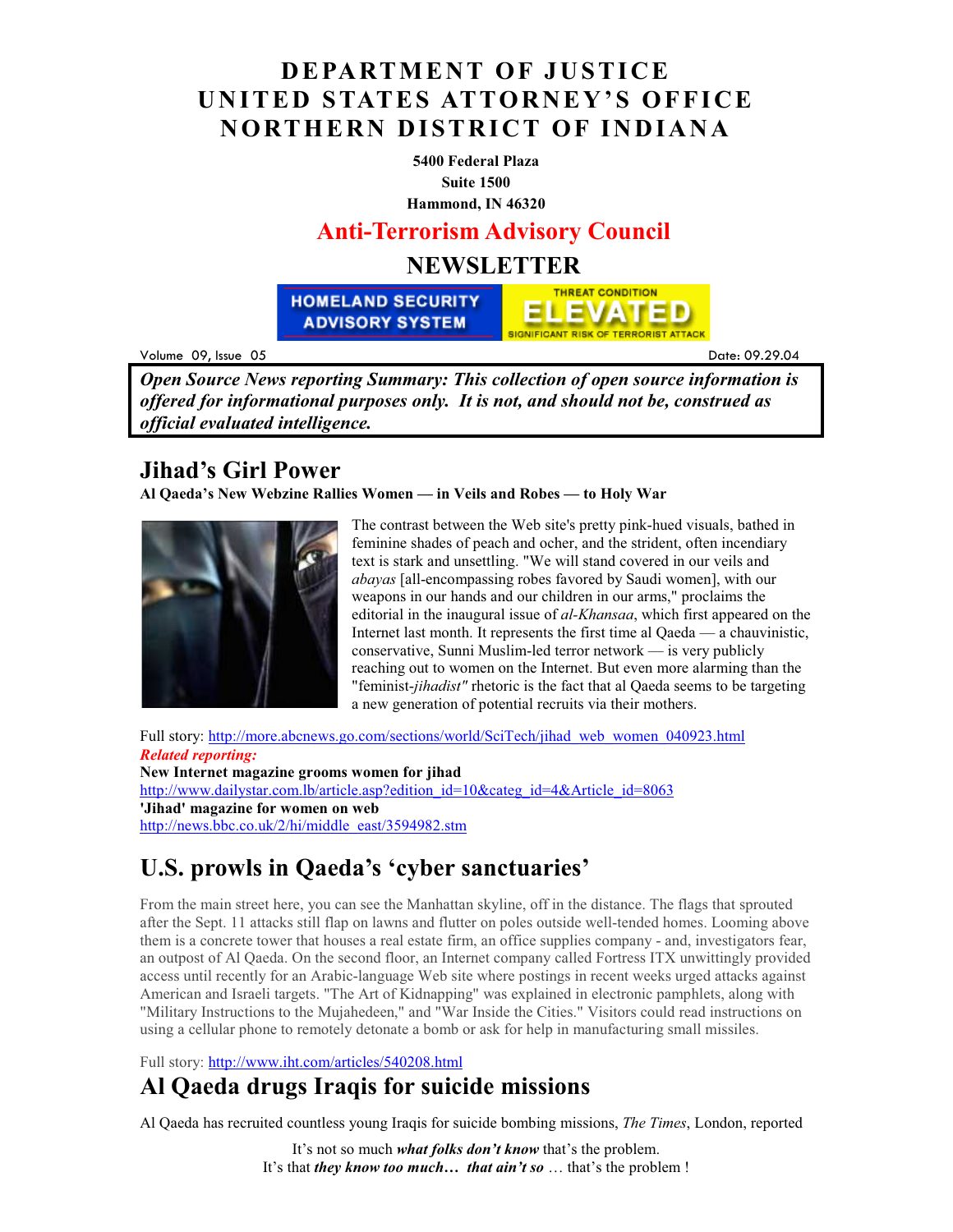on Monday, Osama bin Laden's lieutenants drug these Iraqis before they embark on their deadly assignments, the newspaper reported. *The Times* said Al Qaeda is also moving drugs via Iraq's unpatrolled borders into Saudi Arabia. Funds obtained from the sale of these drugs bankroll the terrorism that has crippled Iraq in recent weeks. Iraqi police arrested recruits to Al Qaeda's cause last week, along with drugs worth \$20 million (about Rs 900 million). Recordings of bin Laden's speeches were also seized in the raids. The Al Qaeda leader's sermons are used to entice young Iraqis to the 'cause.'

Full story: http://www.rediff.com/news/2004/mar/22iraq1.htm

### **Illegals detained at border released onto U.S. streets**

The government has no idea how many of the thousands of illegal aliens from terrorist-sponsoring states it has caught at the U.S. border and released back onto America's streets were terrorists or had ties to terror groups. Previously unreleased written responses by the Department of Homeland Security to questions from a Senate subcommittee show that more than 4,000 people from countries identified by the State Department as terrorism sponsors or national security concerns were apprehended since 2000 and that "an unknown number" were released back into the United States. Since 2000, nearly 16,000 people whose country of origin is outside the Western Hemisphere have been apprehended at the U.S. border including more than 4,000 from countries deemed national security concerns: Saudi Arabia, Syria, Iran, North Korea, China, Pakistan, Egypt, Lebanon, Jordan, Afghanistan, Yemen and Somalia.

Full story: http://washingtontimes.com/national/20040921-105147-1385r.htm

## **Secret government report shows Al-Qaida-linked militants conducted terror training in Philippines**

A secret government report says Muslim guerrillas in the southern Philippines have hosted terror training camps for militant groups from Indonesia and Malaysia for at least seven years - a period when Southeast Asia was plagued by bombings that have killed hundreds of people, like the Bali nightclub attack in 2002

Full story: http://ap.tbo.com/ap/breaking/MGBV7THTFZD.html

### **France urged to ban "Terrorist" Jewish group**



A French pro-Palestinian group has asked for banning an extremist group blamed for inciting hatred and physical violence against Arabs. Olivia Zemor (Olive & Stone) group has made the calls for the Jewish Ligue De Defense Juive (an organization defending Jews in France) to be added to the list of terrorist organizations. The French court handed Antoni Attal, one of the two assailants, a suspended 10-year sentence in jail for attacking members of the pro-Palestinian group with an iron device. The chairperson of Olivia Zemor made a strong appeal for French authorities to ban activities of the hard-line Jewish group over its resort to violence and physical attacks against opponents.

Full story: http://www.islam-online.net/English/News/2004-09/23/article02.shtml *Related reporting:*  **French Report Condemns Web-based Anti-Arab Racism**  http://www.islamonline.net/English/News/2003-07/17/article09.shtml